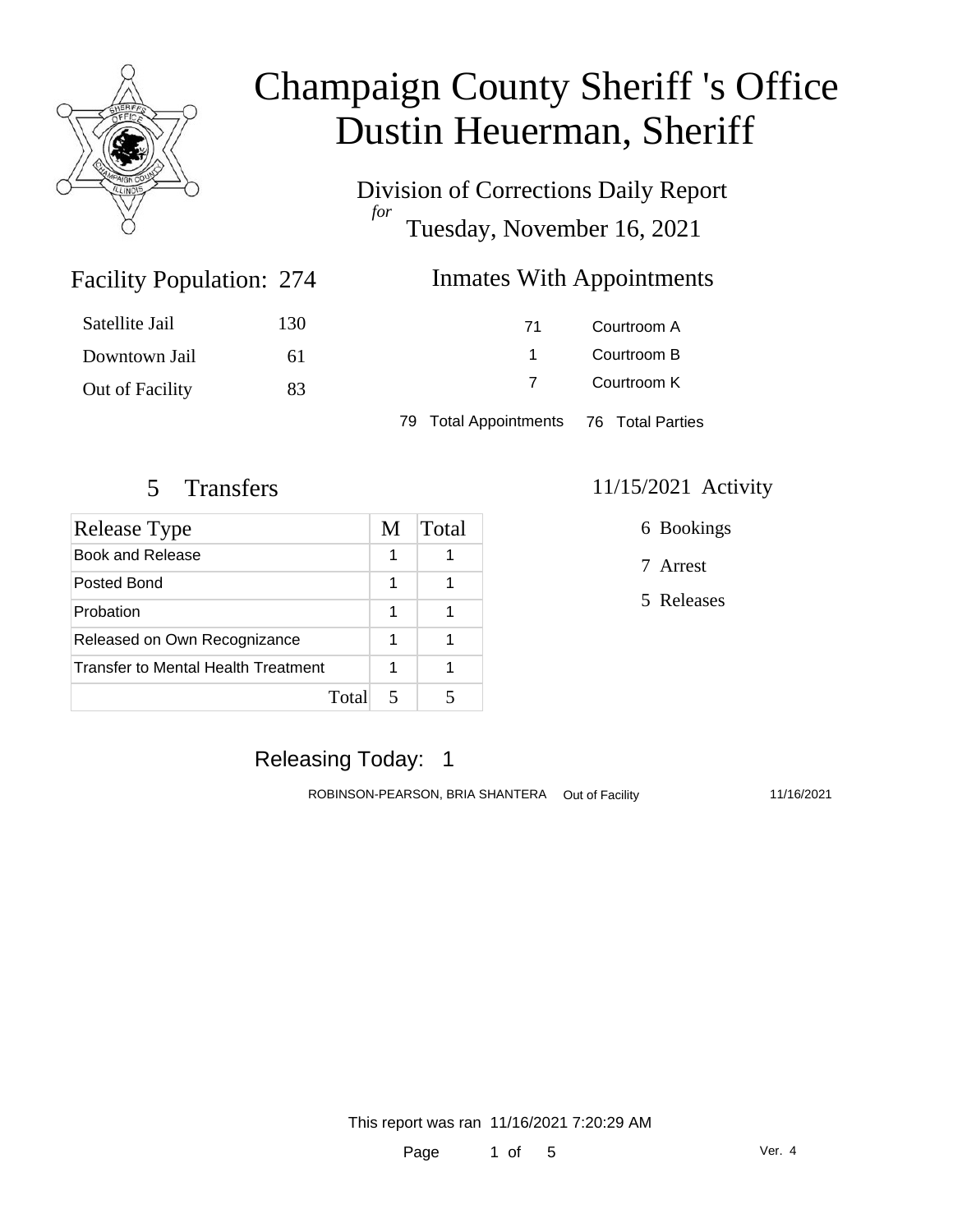

Division of Corrections Daily Report *for* Tuesday, November 16, 2021

#### Custody Status Count

- Electronic Home Dentention 14
	- Felony Arraignment 7
		- Felony Other 8
	- Felony Pre-Sentence 8
		- Felony Pre-Trial 194
	- Felony Pre-Trial DUI 3
	- Felony Sentenced CCSO 4
	- Felony Sentenced IDOC 18
		- Hold Other 1
		- Hold Sentenced IDOC 1
	- Misdemeanor Arraignment 2
		- Misdemeanor Other 1
		- Misdemeanor Pre-Trial 3
			- Petition to Revoke 2
			- Remanded to DHS 8
				- Total 274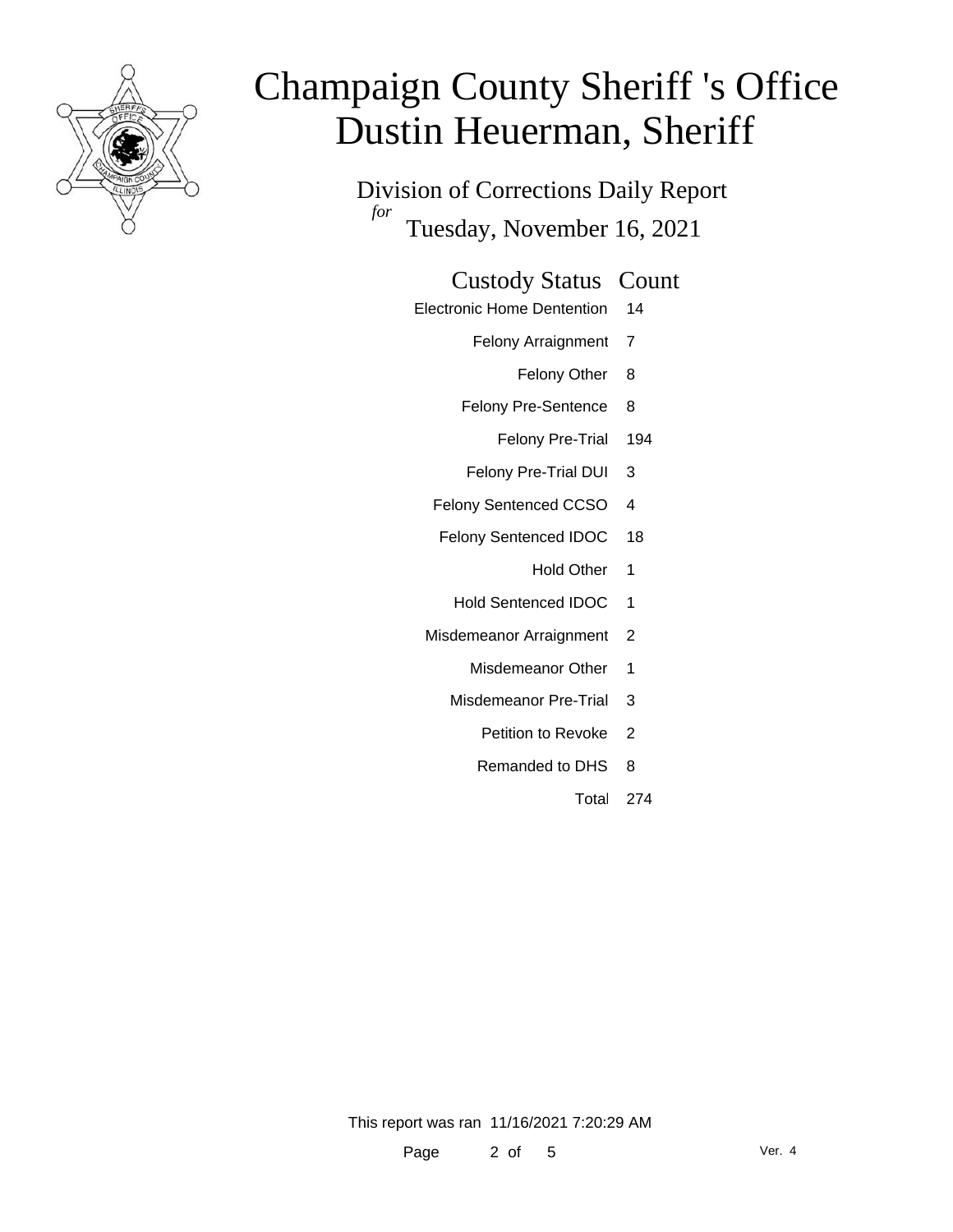

Division of Corrections Daily Report *for* Tuesday, November 16, 2021

### Inmates With Appointments

| Jailing Party Name           | Location    | Number of Records / Node |
|------------------------------|-------------|--------------------------|
| ALLEN, ISAIAH ROBERT         | Courtroom A | 1 / Satellite Jail       |
| AMOS, DERRICK JAMES          | Courtroom A | 1 / Out of Facility      |
| ANDERSON, LAROME ROMEO       | Courtroom A | 1 / Downtown Jail        |
| <b>BARRY, WILLIE DESMOND</b> | Courtroom A | 1 / Satellite Jail       |
| <b>BASLER, MONET MARISA</b>  | Courtroom K | 1 / Satellite Jail       |
| BATES, TYERIA LASHARON       | Courtroom A | 1 / Satellite Jail       |
| BHATTACHARYA, SHOHAN         | Courtroom K | 1 / Satellite Jail       |
| <b>BOXLEY, CHARLES OMAR</b>  | Courtroom K | 1 / Downtown Jail        |
| BROWN, CHARMAN LAKEEF        | Courtroom A | 1 / Out of Facility      |
| BROWN, KYRELL NAJUAN         | Courtroom A | 1 / Satellite Jail       |
| BROWN, LIONEL TERRELL        | Courtroom B | 1 / Downtown Jail        |
| BRYANT, KETONE LEVELL        | Courtroom A | 1 / Satellite Jail       |
| BUFORD, DESHAWN MICHAEL      | Courtroom A | 1 / Out of Facility      |
| CALDWELL, STEVEN ANDRE       | Courtroom A | 1 / Satellite Jail       |
| CAMPBELL, JOHNNIE LEE, Third | Courtroom K | 1 / Satellite Jail       |
| CARTER, DEMONDRE DAVON       | Courtroom A | 1 / Satellite Jail       |
| CARTER, KEJUAN JAVONTE       | Courtroom A | 1 / Out of Facility      |
| <b>COFFIN, KYLE LAIR</b>     | Courtroom A | 1 / Satellite Jail       |
| COLE, ERIC JOSE              | Courtroom A | 1 / Out of Facility      |
| CRAIG, DAVUCCI DAVION        | Courtroom K | 1 / Satellite Jail       |
| DAVIS, DAMIEN DOMINIQUE      | Courtroom A | 1 / Downtown Jail        |
| DAY, DANIEL JOSEPH           | Courtroom A | 1 / Satellite Jail       |
| FISCUS, ROBERT LOWELL        | Courtroom A | 1 / Satellite Jail       |
| GODBOLT, DESMOND DEVONTAE    | Courtroom A | 1 / Out of Facility      |
| <b>GORDON, TYRONE</b>        | Courtroom A | 1 / Out of Facility      |
| GRAY, JAMARH EMERE           | Courtroom A | 1 / Out of Facility      |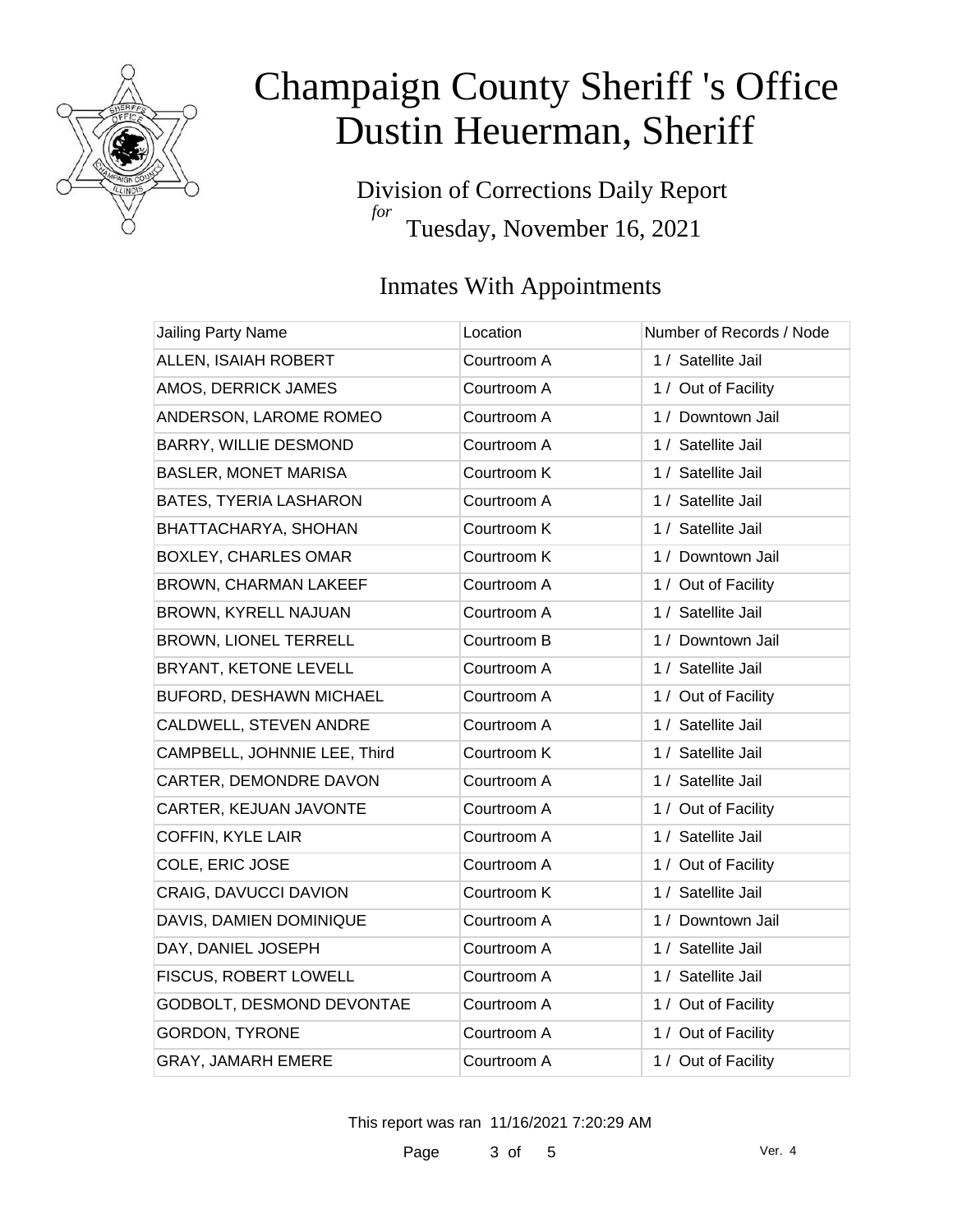

#### Division of Corrections Daily Report *for*

Tuesday, November 16, 2021

| HART, DAVEON LATTEEF        | Courtroom A | 1 / Satellite Jail  |
|-----------------------------|-------------|---------------------|
| HAWKINS, ELIJA TALON        | Courtroom A | 1 / Out of Facility |
| HILL, RAMESH JERMAINE       | Courtroom A | 1 / Satellite Jail  |
| HOUSTON, STEVEN CORDELL     | Courtroom A | 2 / Satellite Jail  |
| HUNT, TAVARIS EARL          | Courtroom A | 1 / Satellite Jail  |
| HUNT, TEIGAN JAZAIREO       | Courtroom A | 1 / Out of Facility |
| JACKSON, KIMORA RACQUEL     | Courtroom K | 1 / Satellite Jail  |
| JOHNSON, ANTONIO LASHAUN    | Courtroom A | 1 / Satellite Jail  |
| JOHNSON, REUBEN MONTE       | Courtroom K | 1 / Satellite Jail  |
| JONES, CARLOS ANTONIO       | Courtroom A | 1 / Out of Facility |
| JONES, GLENN CLAYTON        | Courtroom A | 1 / Downtown Jail   |
| JONES, KEEFER LAMONT        | Courtroom A | 1 / Satellite Jail  |
| JOSLIN, JASON LEE           | Courtroom A | 1 / Satellite Jail  |
| <b>KNIGHT, ERIC</b>         | Courtroom A | 1 / Out of Facility |
| KWIATKOWSKI, ROBERT JOHN    | Courtroom A | 1 / Downtown Jail   |
| LEMONS, DEANGELO DEVELLE    | Courtroom A | 1 / Out of Facility |
| LEWIS, LAWRENCE PAUL, Third | Courtroom A | 1 / Satellite Jail  |
| MARCRUM, JEFFERY LEE        | Courtroom A | 1 / Out of Facility |
| MCCLENDON, CALVIN M         | Courtroom A | 1 / Downtown Jail   |
| NEWBILL, DEVONTRE LAMONT    | Courtroom A | 2 / Out of Facility |
| PARRISH, DOMINIC WALTER     | Courtroom A | 1 / Satellite Jail  |
| PERRY, ROBERT, Junior       | Courtroom A | 1 / Out of Facility |
| PICKENS, DONTRELL DEMAR     | Courtroom A | 1 / Downtown Jail   |
| PIRLOT, JUSTIN LEE          | Courtroom A | 1 / Satellite Jail  |
| RODGERS, DYLAN ROBERT       | Courtroom A | 1 / Downtown Jail   |
| SANDAGE, JERALD EUGENE      | Courtroom A | 2 / Out of Facility |
| SHELTON, JOSIAH TIMOTHY     | Courtroom A | 1 / Downtown Jail   |
| SINGLETON, CORRIE DERRELL   | Courtroom A | 1 / Satellite Jail  |
| SMITH, CRYSTAL MARGARET     | Courtroom A | 1 / Satellite Jail  |